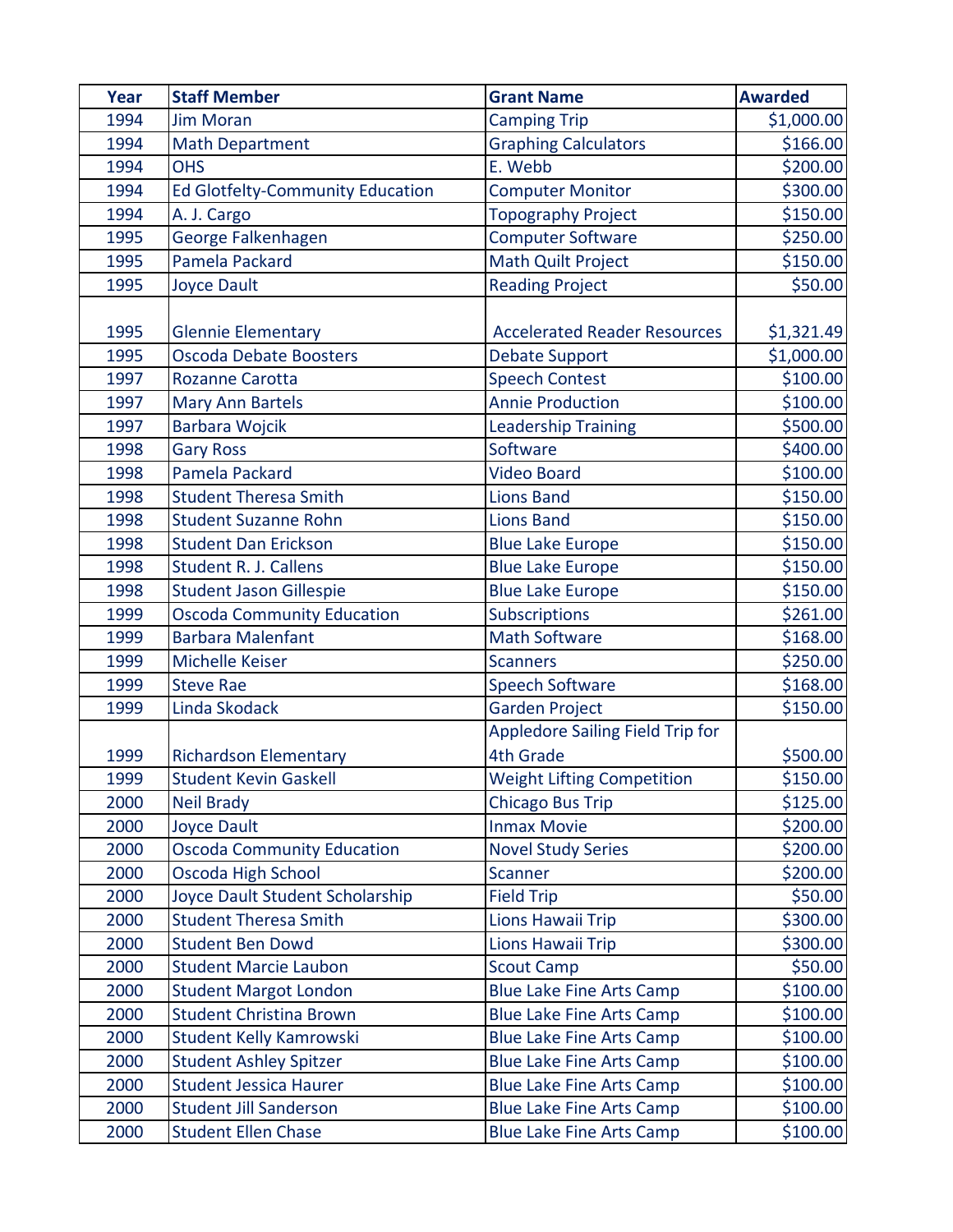| 2000 | <b>Student John Dettmer</b>       | <b>Student Congress</b>           | \$100.00   |
|------|-----------------------------------|-----------------------------------|------------|
| 2000 | <b>Student Michael Barnhart</b>   | <b>Band Trip</b>                  | \$200.00   |
| 2001 | Sandy Cybula                      | <b>B-4 Discovery Table</b>        | \$225.00   |
| 2001 | <b>Deanna Smith</b>               | <b>Building Center</b>            | \$189.00   |
| 2001 | <b>Tammy Compeau</b>              | PE Equipment                      | \$250.00   |
| 2001 | <b>Char Eklund</b>                | <b>Discipline Prevention</b>      | \$80.00    |
| 2001 | Nancy Wood                        | <b>Training Tapes/Books</b>       | \$250.00   |
| 2001 | Linda Skodack                     | <b>Service Learning Materials</b> | \$200.00   |
| 2001 | Oscoda High School                | All Night Party                   | \$100.00   |
| 2001 | <b>Student Jill Sanderson</b>     | <b>Blue Lake Band Camp</b>        | \$150.00   |
| 2001 | <b>Student Stephanie Madagame</b> | <b>Wolverine Band Camp</b>        | \$150.00   |
| 2001 | <b>Student Marcie Laubon</b>      | <b>Blue Lake Band Camp</b>        | \$150.00   |
| 2001 | Student Anita Nahgahgwon          |                                   |            |
| 2001 | <b>Student Frank Doherty</b>      | <b>Haiti Mission</b>              | \$100.00   |
| 2001 | <b>Student Adam Hume</b>          | <b>Haiti Mission</b>              | \$100.00   |
| 2001 | <b>Student Tiffany Miner</b>      | <b>Haiti Mission</b>              | \$100.00   |
| 2001 | Oscoda High School                | <b>Athletic Ambassadors</b>       | \$250.00   |
| 2002 | <b>Student Kathleen Anderson</b>  | Lions Band Camp (World)           | \$100.00   |
| 2002 | Oscoda High School                | <b>Graphing Calculator</b>        | \$140.00   |
| 2002 | <b>Student Megan Gillspie</b>     | Pres. Serv. School Contribuiton   | \$100.00   |
| 2003 | <b>Nancy Wood</b>                 | <b>Character Education</b>        | \$50.00    |
| 2003 | <b>Barb Kennedy</b>               | <b>Talent Show</b>                | \$140.00   |
| 2003 | <b>Thelma Hall</b>                | <b>Novels</b>                     | \$150.00   |
| 2003 | <b>Jill Dorcey</b>                | <b>Poetry Anthology</b>           | \$200.00   |
| 2003 | <b>Barb Malenfant</b>             | Sprinkler Lake Field Trip         | \$116.00   |
| 2003 | <b>Sandy Shelton</b>              | <b>Activities Pack</b>            | \$295.00   |
| 2003 | <b>Student Margot London</b>      | <b>Music Camp</b>                 | \$100.00   |
| 2003 | <b>Student Ryan McIntyre</b>      | <b>Baseball Camp</b>              | \$100.00   |
| 2004 | Zak Hatfield and Tom Anderson     | Eye Q Software                    | \$13.65    |
| 2004 | Doug Ehle                         | <b>Right Angle Drill</b>          | \$250.00   |
| 2004 | <b>Karen Lopez</b>                | <b>Band Shirts</b>                | \$200.00   |
| 2004 | Oscoda High School                | Eye Q Software                    | \$351.35   |
| 2004 | Penny Hutchison                   | Lego Table                        | \$400.00   |
| 2004 | <b>Christine Sevard</b>           | CD Player, Cassette               | \$500.00   |
| 2004 | <b>Joy Underwood</b>              | <b>Magnetic Letters</b>           | \$100.00   |
| 2004 | <b>Barb Kennedy</b>               | <b>Talent Show</b>                | \$200.00   |
| 2005 | 2 Band Students                   | <b>Band Camp</b>                  | \$150.00   |
| 2006 | Oscoda Area Schools               | Portable defribilator             | \$2,300.00 |
| 2006 | <b>Steve Spenceley</b>            | Software                          | \$300.00   |
| 2006 | <b>Karrie Lewis</b>               | <b>Keyboarding Clips</b>          | \$300.00   |
| 2006 | <b>Chrissy Perkins</b>            | Novels on CD                      | \$300.00   |
| 2006 | <b>Pattie Snyder</b>              | <b>Exploratory Curriculum</b>     | \$150.00   |
| 2006 | <b>Charles Negro</b>              | <b>Industrial Arts Tools</b>      | \$450.00   |
| 2006 | <b>Jamie Samotis</b>              | <b>Reading Rocks Wall</b>         | \$300.00   |